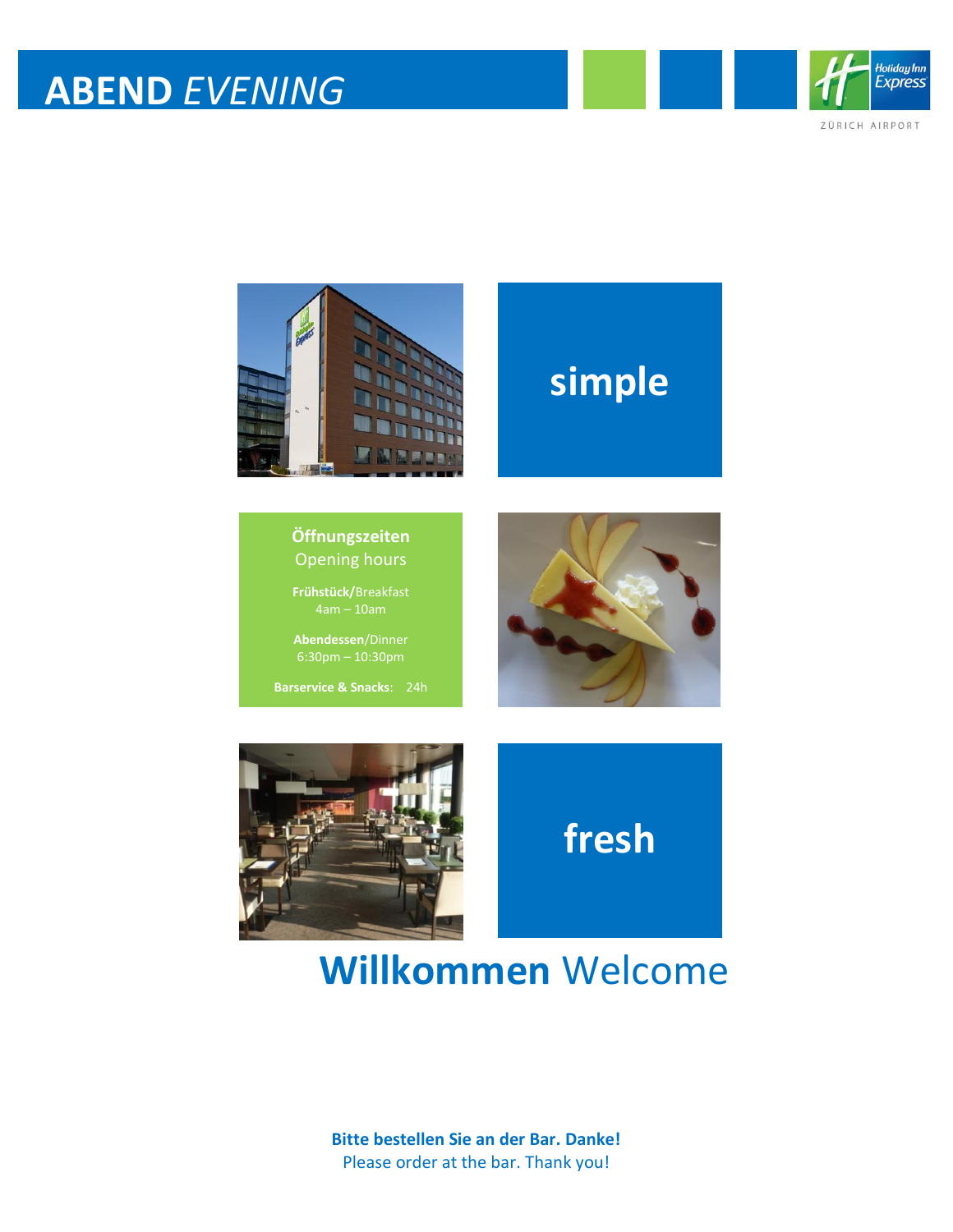

ZÜRICH AIRPORT

i



### **TAGES***MENÜ*

# Fragen Sie unsere Mitarbeiter nach unserem 3-Gang Menü für CHF 25.-

#### **DAILY***DISH*

Ask our staff about our 3-course dinner for CHF 25.-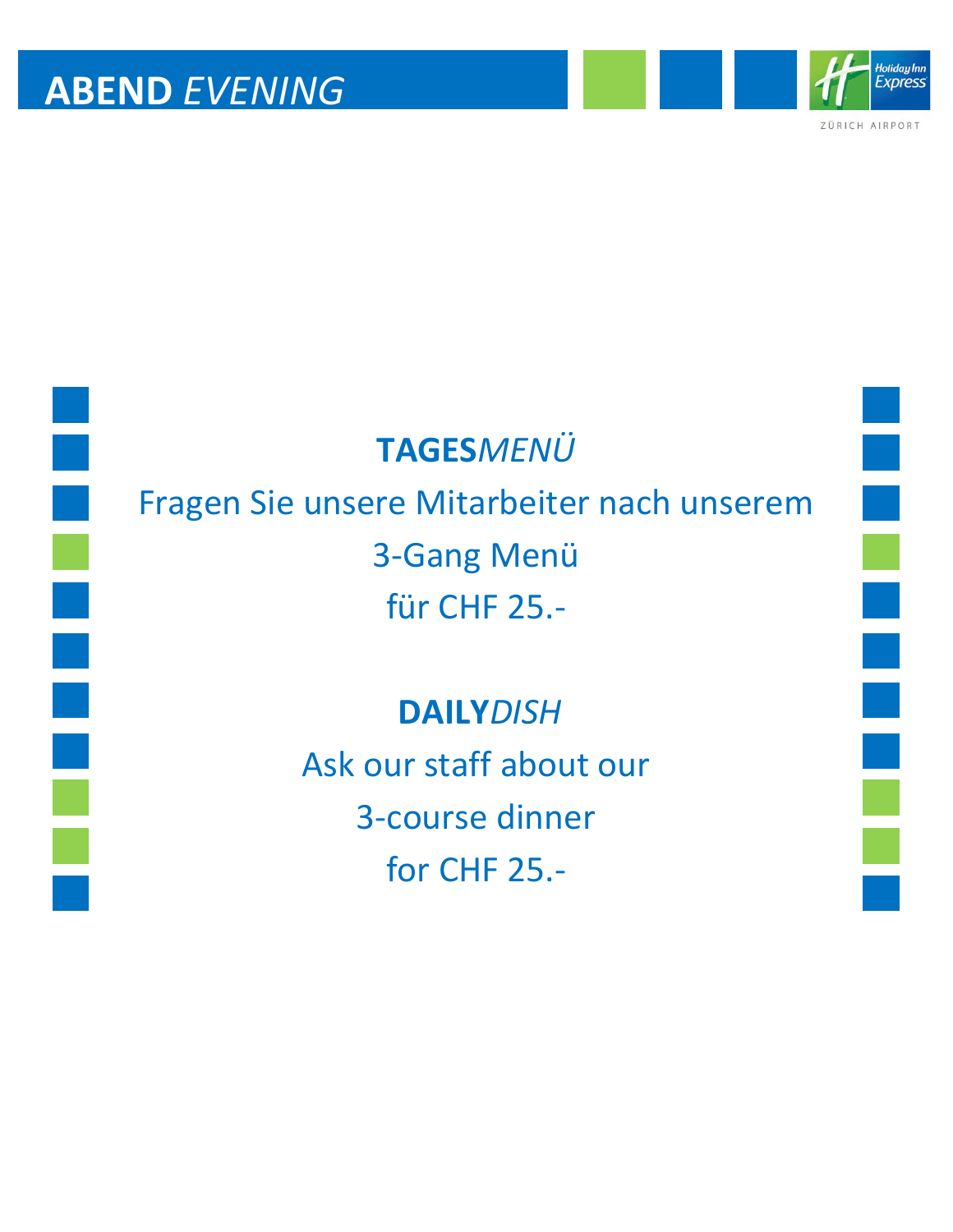**Vorspeisen** *Appetizers*

| ZÜRICH AIRPORT |  |  |  |  |  |
|----------------|--|--|--|--|--|

Holiday Inn<br>Express

| <b>Tomaten Suppe</b><br><b>Tomato Soup</b>                                     | 8.50  |
|--------------------------------------------------------------------------------|-------|
| <b>Tom Kha Gai Suppe mit Poulet</b>                                            | 11.00 |
| Tom Kha Gai Soup with chicken                                                  |       |
| Yakitori- Poulet-Spiess mit verschiedenen Dips                                 | 15.50 |
| Yakitori – Chicken-Sticks with a variety of dips                               |       |
| <b>Humus mit Pita Brot</b><br>Humus with pita bread                            | 12.90 |
| Gemischte Mammut Oliven (grün / schwarz)<br>Mixed large Olives (green / black) | 7.00  |
| <b>Asiatische Variation</b>                                                    | 9.90  |
| Variation of Asian starters                                                    |       |
| Fisch-Spiess mit Zitronen Marinade mit Sauce Süss-Sauer (scharf)               | 8.90  |
| Fish Sticks with Lemon marinade with Sweet-Sour sauce (spicy)                  |       |
| Pouletflügeli                                                                  | 13.50 |
| <b>Chicken wings</b>                                                           |       |
| Swiss Plättli mit Brot (Salami, Schinken, Emmentaler Käse und Brie Käse)       | 15.90 |
| Swiss Plate with bread (Salami, Ham, Emmentaler cheese and Brie cheese)        |       |
| Nachos mit Käse und Saucen<br>Nachos with cheese and sauces                    | 7.90  |

#### **Salate** *Salads*

| <b>Kleiner gemischer Salat</b><br><b>Small mixed salad</b>                                                                                                       | <b>Kleinsmall</b><br>7.50 | grossbig |
|------------------------------------------------------------------------------------------------------------------------------------------------------------------|---------------------------|----------|
| <b>Tomatensalat mit Mozzarella und Basilikumsauce</b><br>Tomato salad with mozzarella cheese and basil sauce                                                     | 6.50                      | 10.90    |
| Chef Salat (Blattsalat, Gurke, Mais, Tomate, Käse, Truthahnbrust, Ei, Oliven)<br>Chef salad (Lettuce, Cucumber, Corn, Tomato, Cheese, Turkeybreast, Egg, Olives) | 8.80                      | 13.80    |
| Griechischer Salat (Paprika, Oliven, Zwiebeln, Gurke, Feta Käse)<br>Greek salad (Pepper, Olives, Onions, Feta cheese, Cucumber)                                  | 7.90                      | 12.80    |
| <b>Ceasar Salat (Eisbergsalat, Parmesan, Croutons, Speck, Ceasar Dressing)</b><br>Ceasar salad (Iceberg Lettuce, Parmesan, Croutons, Bacon, Ceasar Dressing)     | 9.80                      | 15.80    |
| <b>Zusätzlich Poulet-Spiess</b><br><b>Add Chicken-Stick</b>                                                                                                      | 1.80                      |          |
| <b>Cous Cous Taboulé Salat mit Minzdressing</b><br>Cous Cous Taboulé Salad with Mint dressing                                                                    | 7.90                      |          |

Dressings: French, Italian or Ceasar

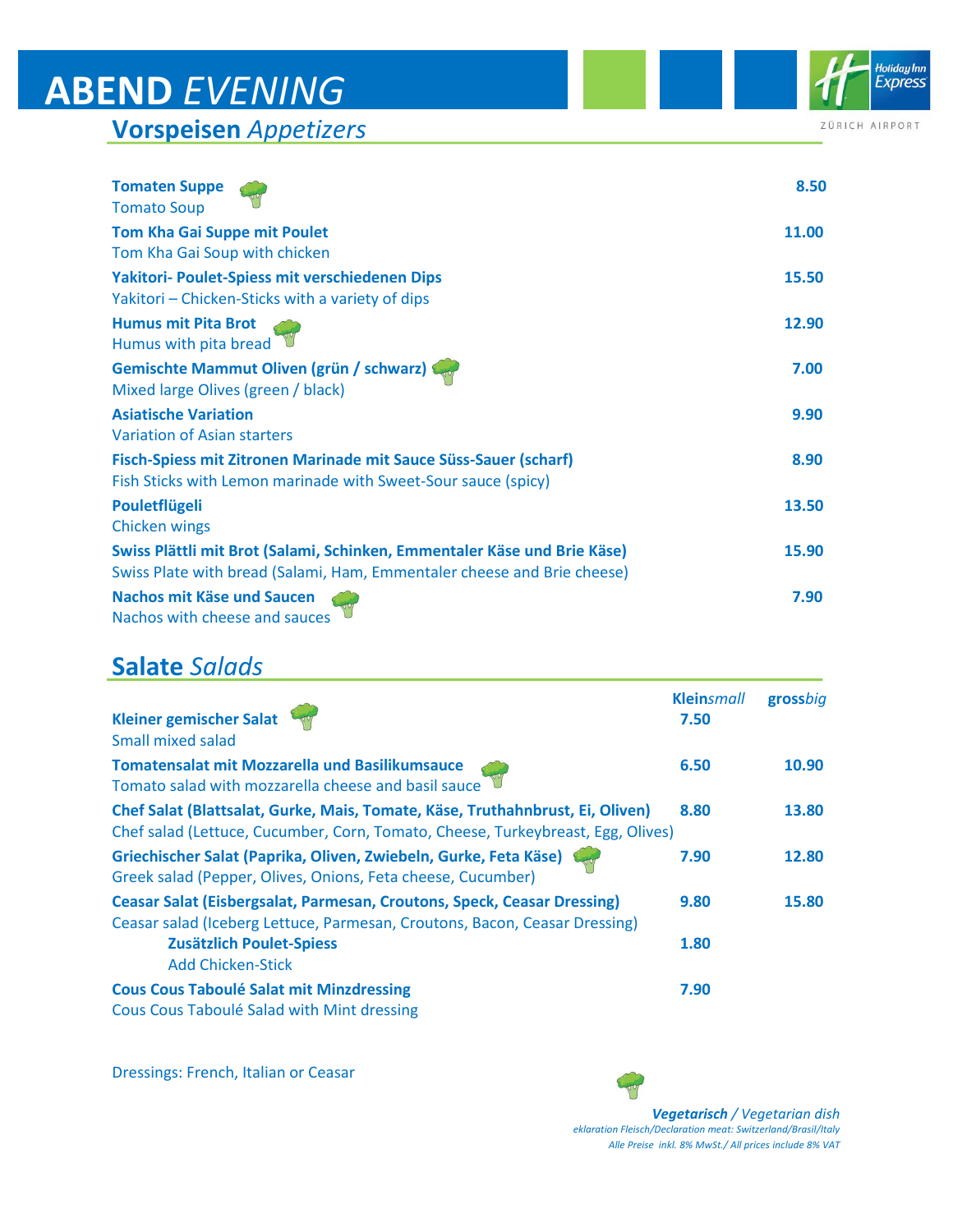**Beilagen** *Side orders*

| <b>Kleiner gemischer Salat</b><br><b>Small mixed salad</b>   | 7.50 |
|--------------------------------------------------------------|------|
| <b>Wedges mit Sauerrahm</b><br>Potato wedges with sour cream | 8.50 |
| Tomaten-Feta-Bällchen<br><b>Tomato-Feta Cheese-Balls</b>     | 5.90 |
| <b>Gemischtes Gemüse</b><br>Mixed vegetable                  | 8.50 |
| <b>Rösti</b><br><b>Hash Browns</b>                           | 5.00 |
| Pasta<br>Pasta                                               | 3.90 |
| <b>Reis</b><br><b>Rice</b>                                   | 3.90 |

#### **Hauptgänge** *Main dishes*

| Hamburger mit Käse und Kartoffelecken                                                                   |           |                                                                                                                            | 16.00 |
|---------------------------------------------------------------------------------------------------------|-----------|----------------------------------------------------------------------------------------------------------------------------|-------|
| Cheeseburger with potato wedges                                                                         |           |                                                                                                                            |       |
| <b>Zusätzlich Speck</b>                                                                                 | <b>or</b> | Zusätzlich Käse                                                                                                            | 2.50  |
| add bacon                                                                                               | or        | add Cheese                                                                                                                 |       |
| Zürcher Geschnetzeltes mit Rösti und Gemüse<br>Sliced veal Zürich style with hash browns and vegetables |           |                                                                                                                            | 26.90 |
|                                                                                                         |           | Gebratene Pouletbrust mit Kräuterbutter und Kartoffelecken<br>Pan fried chicken breast with herbs butter and potato wedges | 14.50 |
| <b>Rotes Thai Poulet Curry mit Reis</b><br>Red Thai Chicken Curry with rice                             |           | 19.80                                                                                                                      |       |
| <b>Chilli con Carne mit Nachos und Sauerrahm</b><br>Chilli con Carne with nachos and sour cream         |           | 15.50                                                                                                                      |       |

#### **Aus aller Welt** *From all around the world*

| Vegi-Burger mit Käse und Kartoffelecken<br>Vegetarian Cheeseburger with potato wedges |        | 13.50 |
|---------------------------------------------------------------------------------------|--------|-------|
| <b>Wok Gemüse mit Reis</b><br>Wok vegetables with rice                                | سلمانا | 12.90 |
| Indisches "Jalfrezi" mit Reis (mit Tomaten und Gemüse, mittelscharf)                  |        | 15.90 |

Indian "Jalfrezi" with rice (with tomatoes and vegetables, medium spicy)



ZÜRICH AIRPORT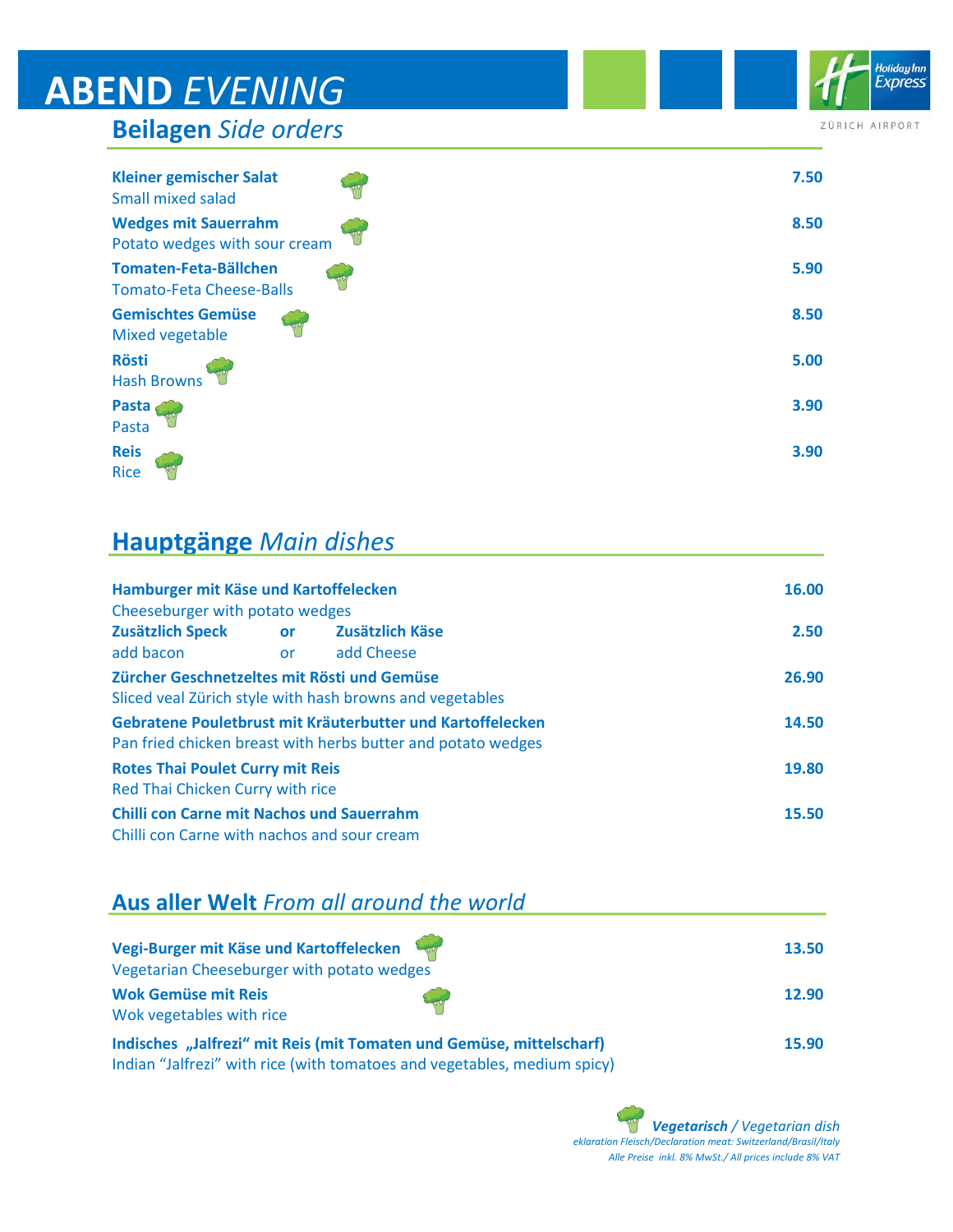|  |  | <b>Flammkuchen French Pizza</b> |  |  |
|--|--|---------------------------------|--|--|
|--|--|---------------------------------|--|--|

| Flammkuchen De Luxe mit Speck und Zwiebeln                                      | 12.20 |
|---------------------------------------------------------------------------------|-------|
| French pizza with bacon and onions                                              |       |
| <b>Flammkuchen De Luxe provence</b><br>French pizza with herbs, tomato and corn | 11.90 |
| Flammkuchen De Luxe mit Lachs und Lauch                                         | 13.20 |
| French pizza with salmon and leek                                               |       |
| Flammkuchen De Luxe mit Salami und Chilli                                       | 12.20 |
| French Pizza with salami and chilli                                             |       |

#### **Warme Baguettes & Wraps** *Warm Baguettes & Wraps*

| <b>Warmes Thunfisch Baguette De Luxe mit Chips</b><br>Warm Tuna baguette with potato crisps                                                                                       | 11.20 |
|-----------------------------------------------------------------------------------------------------------------------------------------------------------------------------------|-------|
| <b>Warmes Pouletbaguette De Luxe mit Chips</b><br>Warm Chicken baguette with potato crisps                                                                                        | 11.90 |
| Warmes Rustikales Baguette De Luxe (Mozzarella, Speck, Zwiebeln, Paprika) mit Chips<br>Warm Rustical baguette De Luxe (Mozzarella cheese, bacon, onions, bell pepper) with crisps | 11.90 |
| <b>Warmes Schinkenbaguette De Luxe mit Chips</b><br>Warm Ham baguette de Luxe with potato crisps                                                                                  | 11.90 |
| <b>Warmes BBQ Chicken Wrap mit Chips</b><br>Warme BBQ Chicken Wrap with potato crisps                                                                                             | 9.90  |
| Warmes Veggie Wrap mit Salat, CousCous, Gemüse, Feta mit Chips<br>Warm Veggie Wrap with salad, CousCous, vegetables, Feta cheese with potato crisps                               | 9.90  |

#### **Pizza** *Pizza*

| Pizza Margherita<br>Pizza with mozzarella cheese and tomatoes | 14.50 |
|---------------------------------------------------------------|-------|
| Pizza 4 Käsesorten<br>Pizza 4 Cheeses                         | 15.50 |
| <b>Pizza Salami</b><br>Salami Pizza                           | 16.50 |

Holiday Inn<br>Express

ZÜRICH AIRPORT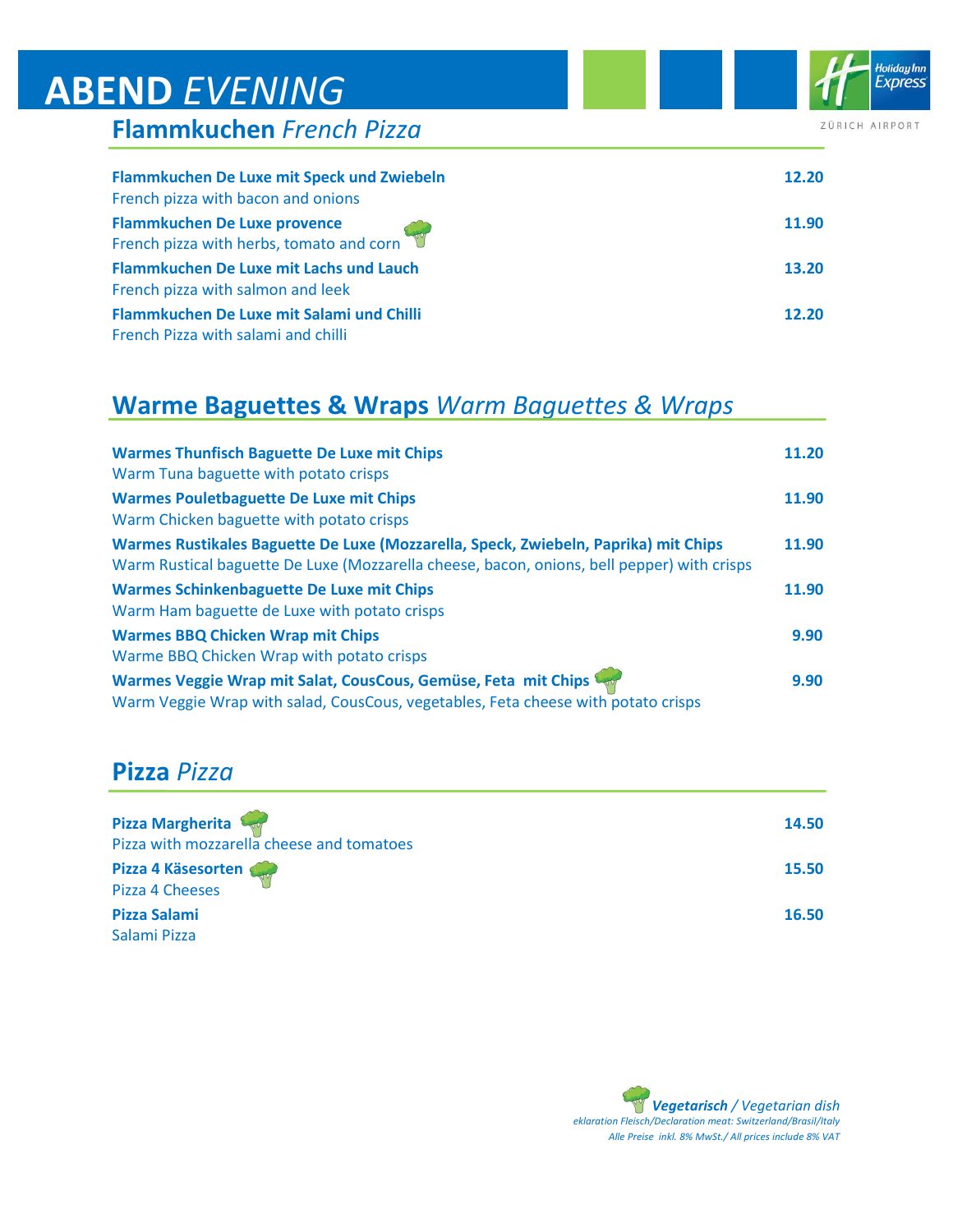| <b>Nudeln Pasta</b>                                                               | ZÜRIC |
|-----------------------------------------------------------------------------------|-------|
| Penne all' arrabiata<br>Pasta with all'arrabiata sauce                            | 15.50 |
| <b>Lasagne mit Rindfleisch</b><br><b>Beef Lasagne</b>                             | 18.50 |
| Spaghetti Napoli<br>Spaghetti with tomato sauce                                   | 14.50 |
| <b>Spaghetti Pesto</b><br>Spaghetti with basil sauce                              | 14.50 |
| <b>Spaghetti Bolognese</b><br>Spaghetti Bolognese                                 | 18.50 |
| <b>Spaghetti Carbonara</b><br>Spaghetti Carbonara                                 | 18.50 |
| Schweizer Älpler Magronen mit Apfelmus<br>Maccaroni alpine style with apple puree | 16.50 |

#### **Nachtisch** *Dessert*

| <b>Tiramisu</b>                                                            | 7.50  |
|----------------------------------------------------------------------------|-------|
| Tiramisu                                                                   |       |
| Schweizer Käseteller mit Brot                                              | 11.50 |
| Assorted Swiss cheese plate with bread                                     |       |
| Süsser Käsekuchen                                                          | 7.50  |
| Sweet cheesecake                                                           |       |
| Warmes Schokoladenküchlein                                                 | 8.50  |
| Warm chocolate cake                                                        |       |
| Flammkuchen De Luxe mit Apfel und Zimt                                     | 11.90 |
| French Pizza with apple and cinnamon                                       |       |
| Ben & Jerry's Eis (150ml)                                                  | 6.00  |
| Ben & Jerry's ice cream (150ml)                                            |       |
| <b>Vanille mit Guetzli Teig</b>                                            |       |
| <b>Cookie Dough</b>                                                        |       |
| Erdbeer Käsekuchen                                                         |       |
| <b>Strawberry Cheesecake</b>                                               |       |
| Karamel Glace mit Schoggi-Karamel Stückchen<br><b>Caramel Chew Chew</b>    |       |
| Bananen Glace mit Schoggi Stückchen und Wallnüssen<br><b>Chunky Monkey</b> |       |
| <b>Ganze Nüsse</b>                                                         |       |
| <b>Fairly Nuts</b>                                                         |       |
| <b>Toffee Schokoladenkuchen</b>                                            |       |
| <b>Chocolate Fudge Brownie</b>                                             |       |

*Vegetarisch / Vegetarian dish Deklaration Fleisch/Declaration meat: Switzerland/Brasil/Italy lle Preise inkl. 8% MwSt./ All prices include 8% VAT*

Holiday Inn **Express** 

CH AIRPORT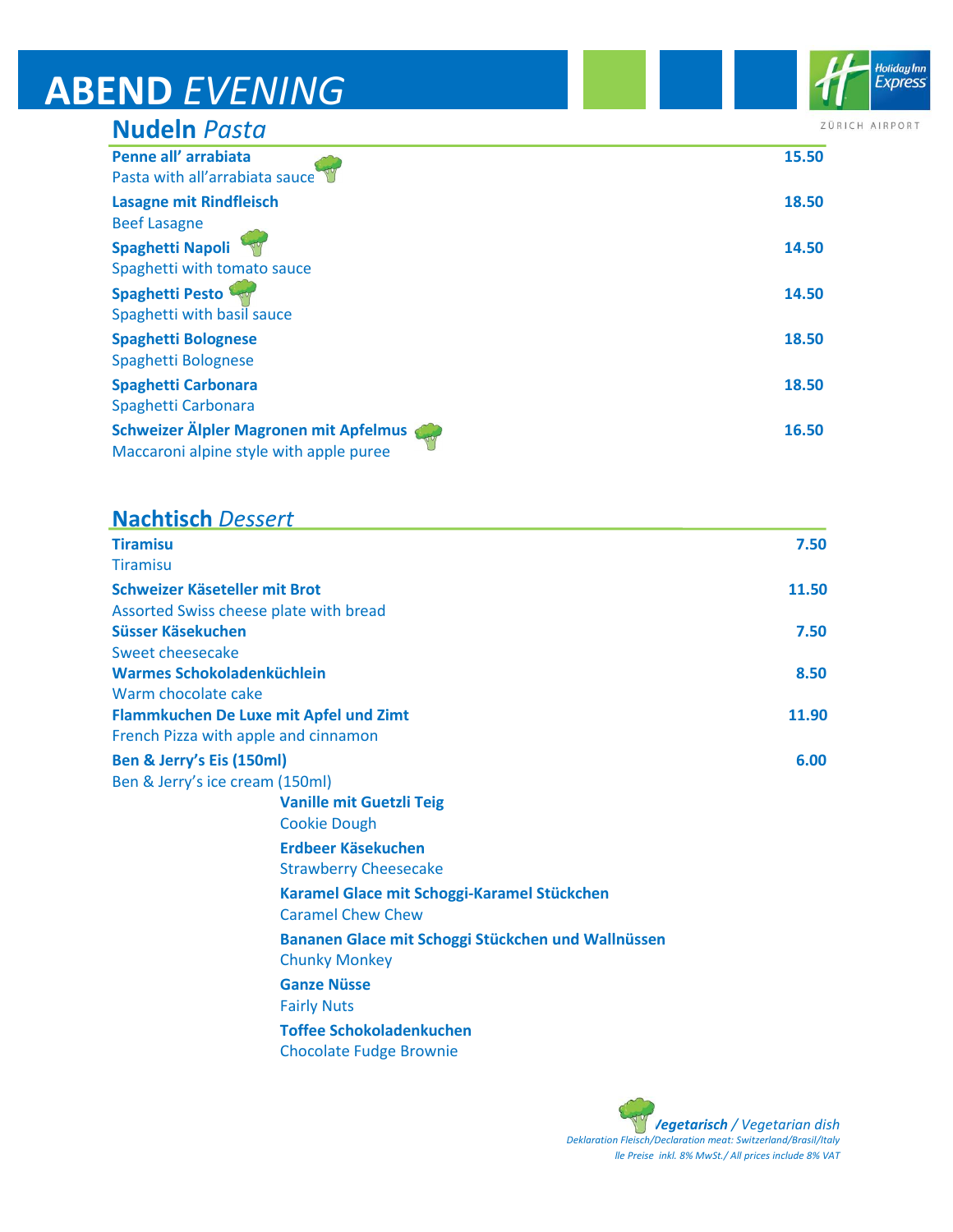| END LVLIVIIVU                                                                     |                |
|-----------------------------------------------------------------------------------|----------------|
| <b>Kinder Kids</b>                                                                | ZÜRICH AIRPORT |
| Spaghetti mit Tomatensauce<br>Spaghetti with tomato sauce                         | 9.90           |
| <b>Chicken Nuggets mit Kartoffel Wedges</b><br>Chicken Nuggets with potato wedges | 9.90           |
| <b>Kids Pizza Margherita</b><br>Kids Pizza with mozzarella cheese and tomatoes    | 9.90           |
| Kinder Menü / Kids Menu                                                           |                |
| Wähle zwischen einer Pizza Margherita oder Spaghetti mit Tomatensauce             | 12.90          |

**Als Nachtisch gibts ein leckeres Pinguin Eis.**

Choose between a pizza with mozzarella cheese and tomatoes or spaghetti with tomato sauce As a dessert enjoy our yummy Penguin ice cream.

> *Vegetarisch / Vegetarian dish Deklaration Fleisch/Declaration meat: Switzerland/Brasil/Italy lle Preise inkl. 8% MwSt./ All prices include 8% VAT*

Holiday Inn<br>Express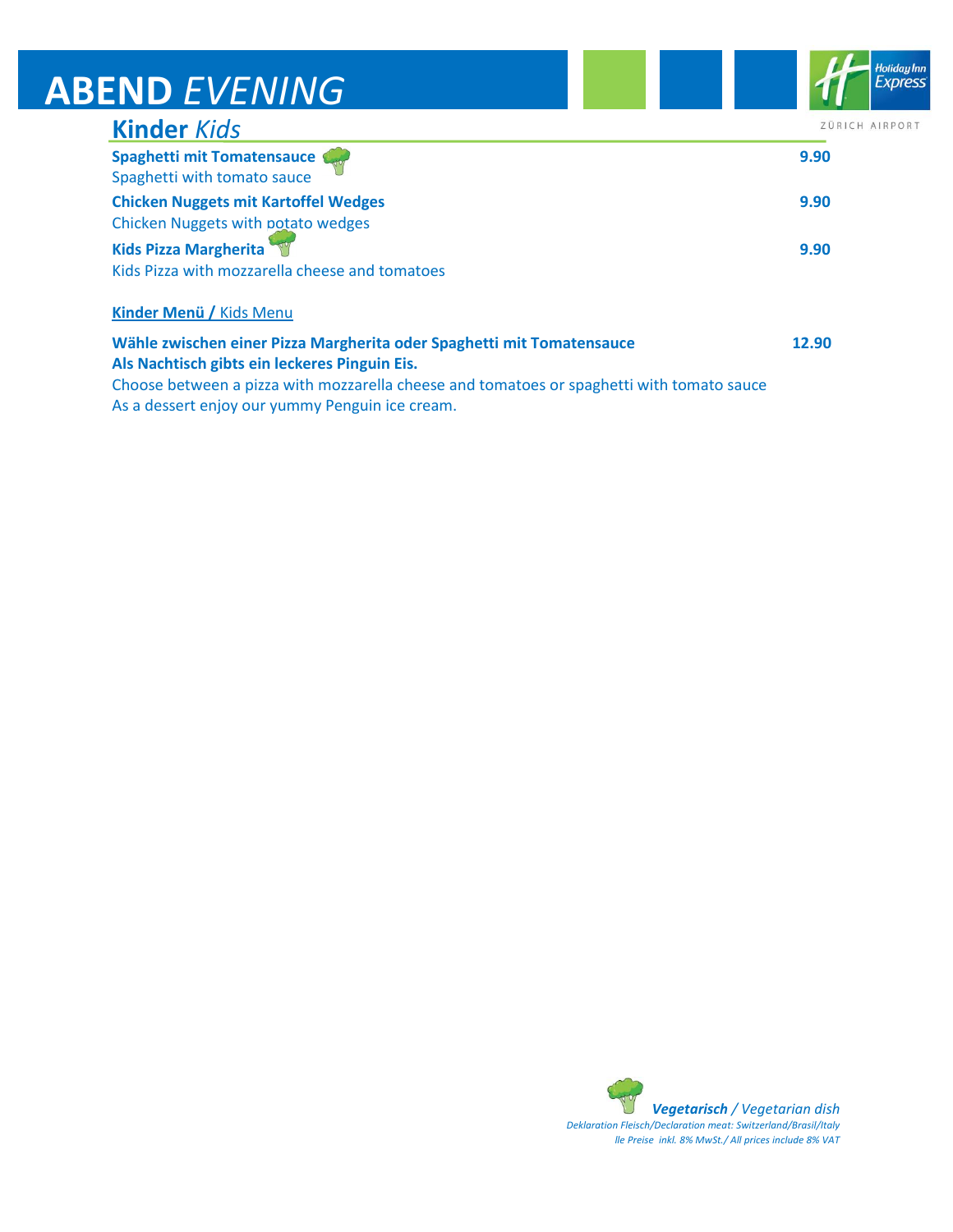|  | Getränke Beverages |
|--|--------------------|
|  |                    |

| <b>Schaumwein</b> Sparkling wines                                          |           |            |             |
|----------------------------------------------------------------------------|-----------|------------|-------------|
| Prosecco extra dry, Contessagiulia Verona, Italien                         | 1dl 7.30  |            | 7.5dl 47.00 |
| <b>Weisswein</b> White wine                                                |           |            |             |
| Chardonnay Vicion of Taste, Kellerei St. Georg, Südafrika                  | 1dl 4.40  | 5.         | dl 20.90    |
| <b>Bonne Torres, Lacôte Vaudoise</b>                                       | 1d 6.10   |            | 7.5dl 41.90 |
| Pinot Grigio Veneto IGT, G. Montresor, Veneto, Italien                     | 1dl 5.60  |            | 7.5dl 39.90 |
| Gespritzter Weisser süss / sauer<br>White wine spritzer sweet / sour       |           | $2$ dl     | 6.90        |
| <b>Rotwein</b> Red wine                                                    |           |            |             |
| <b>Cabernet Sauvignon Vision of Taste, Kellerei St. George, Chile</b>      | 1dl 4.40  | 5.         | dl 20.90    |
| Pinot Noir Suisse, Cave du Sarment Schweiz                                 | 1dl 4.40  |            | 7.5dl 38.90 |
| Rioja, Lambras "Crianza"                                                   | 1dl 5.90  |            | 7.5dl 41.90 |
| Alkoholfreie Getränke Soft drinks                                          |           |            |             |
| Calanda Wasser mit oder ohne Kohlensäure<br>Mineralwater sparkling or flat | 50cl 5.10 | 100cl 7.90 |             |
| <b>Coca Cola</b>                                                           |           | 33 cl 4.50 |             |
| <b>Coca Cola Zero</b>                                                      |           | 33 cl 4.50 |             |
| <b>Fanta</b>                                                               |           | 33 cl 4.50 |             |
| Rivella rot, blau, grün                                                    |           | 33 cl 4.50 |             |
| <b>Apfelsaft</b>                                                           |           | 33 cl 4.50 |             |
| Apple juice                                                                |           |            |             |
| <b>Apfelsaftschorle</b>                                                    |           | 33 cl 4.50 |             |
| Apple spritzer                                                             |           |            |             |
| <b>Elmer Citro</b>                                                         |           | 33 cl 4.50 |             |
| <b>Sparkling Lemonade</b>                                                  |           |            |             |
| <b>Schweppes Bitter Lemon</b>                                              |           | 20 cl 4.50 |             |
| <b>Schweppes Tonic</b>                                                     |           | 20 cl 4.50 |             |
| <b>Schweppes Ginger Ale</b>                                                |           | 20 cl 4.50 |             |
| <b>Orangensaft Michel</b><br><b>Orange juice Michel</b>                    |           | 20 cl 4.70 |             |
| <b>Tomatensaft Michel</b>                                                  |           | 20 cl 4.70 |             |
| <b>Tomato juice Michel</b>                                                 |           |            |             |
| <b>Red Bull</b>                                                            |           | 25 cl 6.20 |             |



ZÜRICH AIRPORT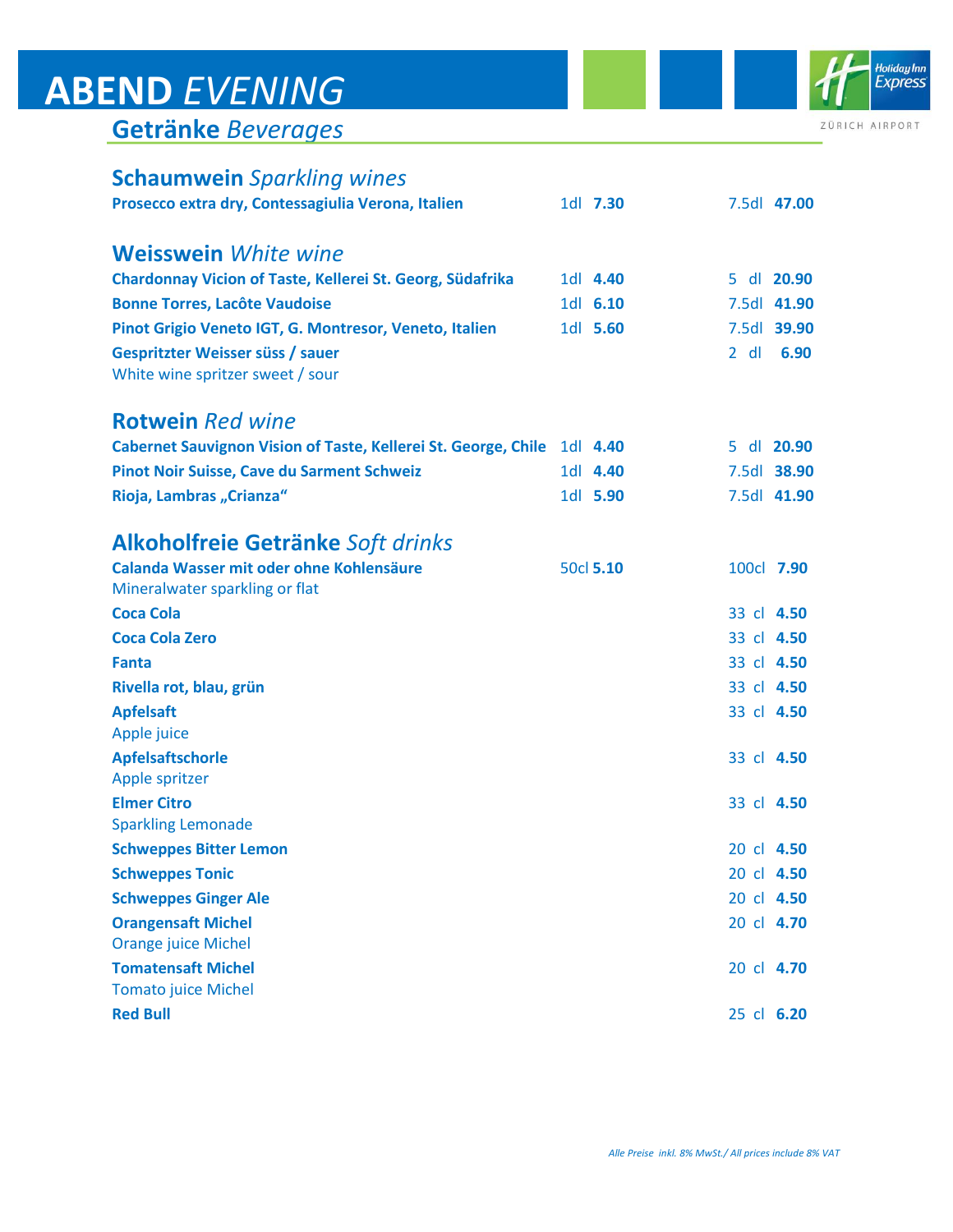**Bier** *Beer*

Holiday Inn<br>Express

ZÜRICH AIRPORT

| <b>Braugold (Offen Ausschank / Draft beer)</b> | 30cl 4.60 | 50 cl 5.80 |      |
|------------------------------------------------|-----------|------------|------|
| Heineken (Offen Ausschank / Draft beer)        | 30cl 4.80 | 50 cl 6.50 |      |
| <b>Erdinger Weissbier</b>                      |           | 50 cl 7.50 |      |
| Eichhof Alkoholfrei (non alcoholic)            |           | 33 cl      | 4.40 |
| <b>Ittinger Amber</b>                          |           | 33 cl 4.90 |      |
| <b>Desperados</b>                              |           |            |      |

#### **Warme Getränke** *Warm beverages*

| <b>Kaffee</b><br>Coffee | 3.90 |
|-------------------------|------|
|                         |      |
| <b>Espresso</b>         | 3.90 |
| <b>Cappuccino</b>       | 4.90 |
| <b>Latte Macchiato</b>  | 4.90 |
| <b>Tee</b>              | 3.90 |
| Tea                     |      |
| Schokolade warm / kalt  | 4.70 |
| Chocolate hot / cold    |      |

#### **Spirituosen** *Spirits*

| <b>Aperitif / Aperitif</b>            |     |            |      |
|---------------------------------------|-----|------------|------|
| <b>Campari bitter</b>                 | 4cl | 23%        | 8.30 |
| <b>Cynar</b>                          | 4cl | 16.5%      | 8.30 |
| <b>Pastis</b>                         | 4cl | 45%        | 8.30 |
| <b>Martini Bianco / Martini Rosso</b> | 4cl | 15%        | 8.30 |
| <b>Bitter / Digestive bitter</b>      |     |            |      |
| <b>Amaro Ramazzotti</b>               | 4cl | 30%        | 6.70 |
| <b>Appenzeller</b>                    | 4cl | 29%        | 6.70 |
| <b>Fernet Branca</b>                  | 2cl | 40%        | 6.70 |
| <b>Liköre / Liqueurs</b>              |     |            |      |
| <b>Amaretto di Saronno</b>            | 4cl | 28%        | 6.70 |
| <b>Bailey's</b>                       | 4cl | <b>17%</b> | 7.30 |
| <b>Cointreau</b>                      | 4cl | 40%        | 7.30 |
| <b>Malibu</b>                         | 4cl | 21%        | 6.50 |
| <b>Grand Marnier</b>                  | 4cl | 40%        | 7.80 |
|                                       |     |            |      |